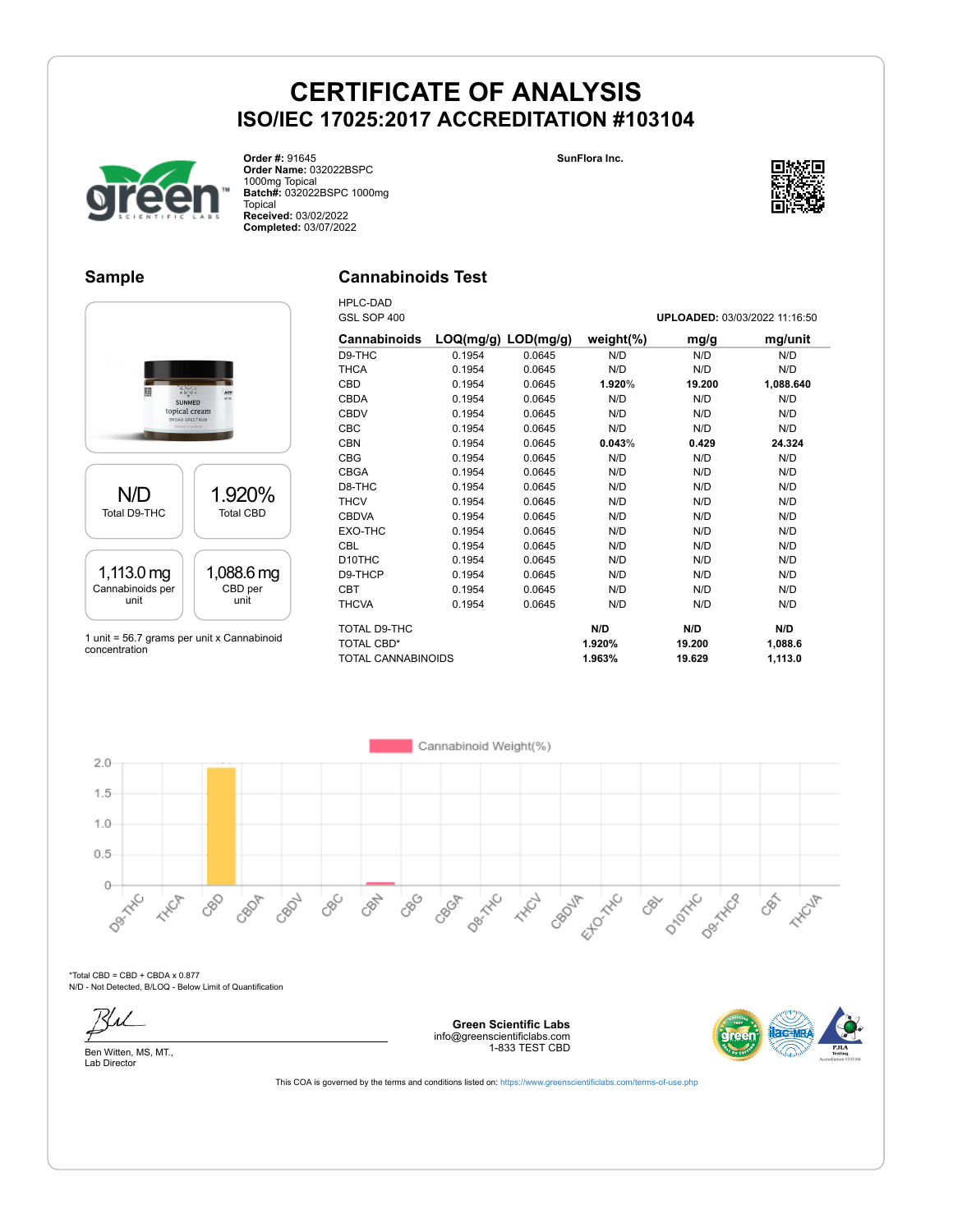GSL SOP 404

**Uploaded:** 03/03/2022 14:17:03



**Order #:** 91645 **Order Name:** 032022BSPC 1000mg Topical **Batch#:** 032022BSPC 1000mg Topical **Received:** 03/02/2022 **Completed:** 03/07/2022

**SunFlora Inc.**



# **TERPENES: TOTAL (1.080%)**

GC-FID

| Terpene                    | Results (%)  | LOQ (%) | $LOD$ $(\%)$ |
|----------------------------|--------------|---------|--------------|
| 3-CARENE                   | N/D          | 0.003%  | 0.001%       |
| A-BISABOLOL                | N/D          | 0.003%  | 0.001%       |
| A-CEDRENE                  | N/D          | 0.003%  | 0.001%       |
| A-HUMULENE                 | N/D          | 0.003%  | 0.001%       |
| A-PINENE                   | 0.003%       | 0.003%  | 0.001%       |
| A-TERPINENE                | N/D          | 0.003%  | 0.001%       |
| <b>B-MYRCENE</b>           | <b>B/LOQ</b> | 0.003%  | 0.001%       |
| <b>B-PINENE</b>            | 0.004%       | 0.003%  | 0.001%       |
| BORNEOL (MIX OF ISOMERS)   | N/D          | 0.003%  | 0.001%       |
| <b>CAMPHENE</b>            | N/D          | 0.003%  | 0.001%       |
| CAMPHOR (MIX OF ISOMERS)   | N/D          | 0.003%  | 0.001%       |
| <b>CARYOPHYLLENE OXIDE</b> | B/LOQ        | 0.003%  | 0.001%       |
| CEDROL                     | N/D          | 0.003%  | 0.001%       |
| <b>CIS-NEROLIDOL</b>       | N/D          | 0.003%  | 0.001%       |
| <b>CIS-OCIMENE</b>         | 0.791%       | 0.003%  | 0.001%       |
| ENDO-FENCHYL ALCOHOL       | N/D          | 0.003%  | 0.001%       |
| <b>EUCALYPTOL</b>          | 0.027%       | 0.003%  | 0.001%       |
| FENCHONE (MIX OF ISOMERS)  | N/D          | 0.003%  | 0.001%       |
| <b>GAMMA-TERPINENE</b>     | N/D          | 0.003%  | 0.001%       |

| Terpene                    | Results (%) | LOQ (%) | $LOD$ $(\%)$ |
|----------------------------|-------------|---------|--------------|
|                            |             |         |              |
| <b>GERANIOL</b>            | N/D         | 0.003%  | 0.001%       |
| <b>GERANYL ACETATE</b>     | N/D         | 0.003%  | 0.001%       |
| <b>GUAIOL</b>              | N/D         | 0.003%  | 0.001%       |
| HEXAHYDROTHYMOL            | 0.233%      | 0.003%  | 0.001%       |
| <b>ISOBORNEOL</b>          | N/D         | 0.003%  | 0.001%       |
| <b>ISOPULEGOL</b>          | N/D         | 0.003%  | 0.001%       |
| <b>LIMONENE</b>            | 0.012%      | 0.003%  | 0.001%       |
| LINALOOL                   | N/D         | 0.003%  | 0.001%       |
| NEROL                      | N/D         | 0.003%  | 0.001%       |
| P-MENTHA-1, 5-DIENE        | N/D         | 0.003%  | 0.001%       |
| PULEGONE (+)               | N/D         | 0.003%  | 0.001%       |
| <b>SABINENE HYDRATE</b>    | N/D         | 0.003%  | 0.001%       |
| TERPINEOL (MIX OF ISOMERS) | N/D         | 0.003%  | 0.001%       |
| <b>TERPINOLENE</b>         | N/D         | 0.003%  | 0.001%       |
| TRANS-CARYOPHYLLENE        | 0.010%      | 0.003%  | 0.001%       |
| TRANS-NEROLIDOL            | N/D         | 0.003%  | 0.001%       |
| TRANS-OCIMENE              | N/D         | 0.003%  | 0.001%       |
| VALENCENE                  | N/D         | 0.003%  | 0.001%       |

### **Top Terpenes Results:**



**Green Scientific Labs** info@greenscientificlabs.com 1-833 TEST CBD



Ben Witten, MS, MT., Lab Director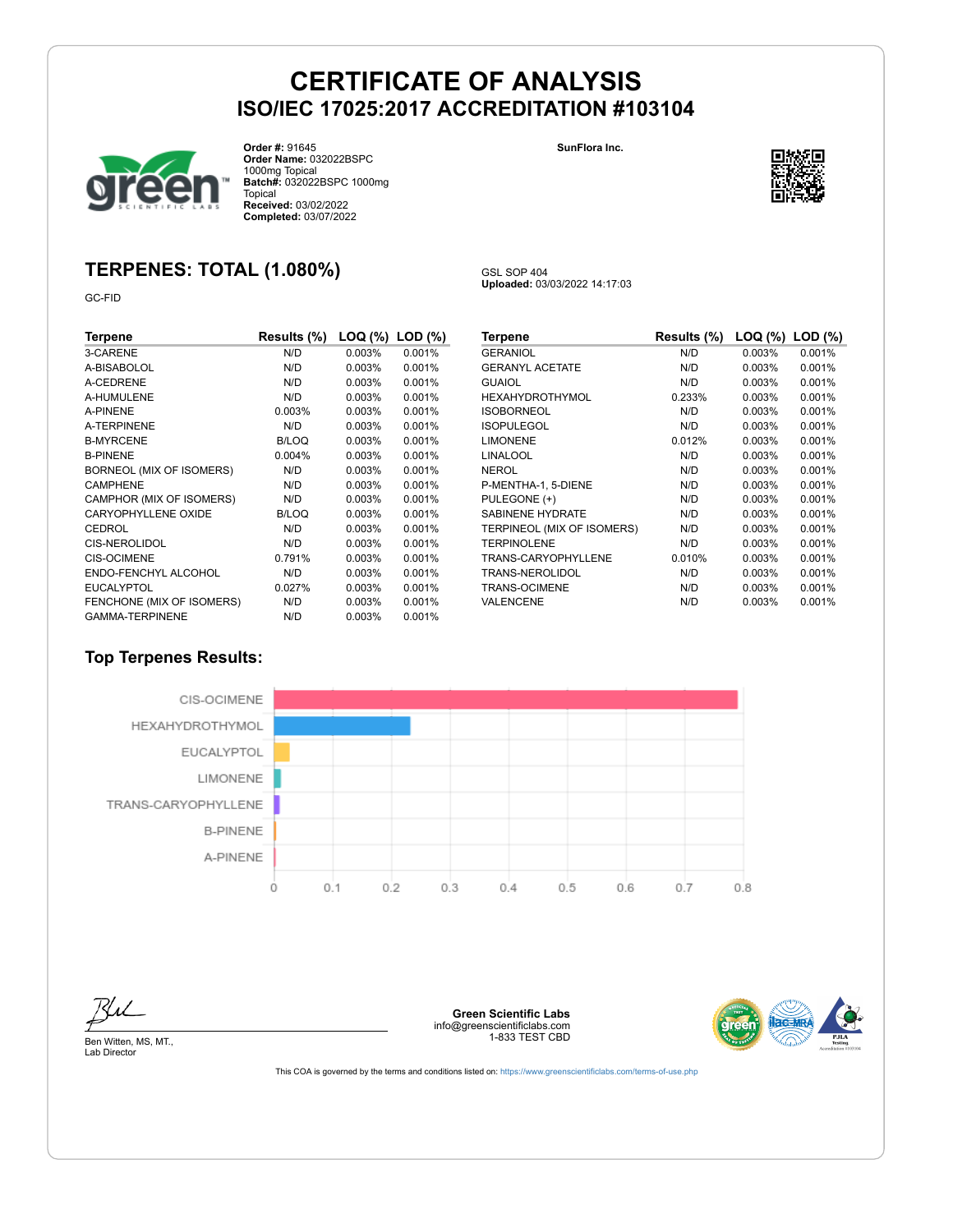



**Order #:** 91645 **Order Name:** 032022BSPC 1000mg Topical **Batch#:** 032022BSPC 1000mg Topical **Received:** 03/02/2022 **Completed:** 03/07/2022

#### **SunFlora Inc.**



**(ppm) (ppm) (ppm)**

### **PESTICIDE ANALYSIS:**

GC-MS/MS

GSL SOP 401 **PREPARED:** 03/02/2022 19:11:46 **UPLOADED:** 03/03/2022 19:07:43

**Pesticide Action Level Results LOQ LOD (ppm)**

CYFLUTHRIN 1.000 N/D 0.100 0.010<br>CYPERMETHRIN 1.000 N/D 0.100 0.010 CYPERMETHRIN 1.000 N/D 0.100 0.010 PENTACHLORONITROBENZENE 0.200 N/D 0.100 0.010

| Pesticide    | <b>Action Level</b><br>(ppm) | Results<br>(ppm) | LOQ<br>(ppm) | LOD<br>(ppm) |
|--------------|------------------------------|------------------|--------------|--------------|
| CAPTAN       | 3.000                        | N/D              | 0.100        | 0.010        |
| CHLORDANE    | 0.100                        | N/D              | 0.100        | 0.010        |
| CHLORFENAPYR | 0.100                        | N/D              | 0.100        | 0.010        |
| COUMAPHOS    | 0.100                        | N/D              | 0.100        | 0.010        |

| <b>Pesticide</b>                      | <b>Action Level</b><br>(ppm) | <b>Results</b><br>(ppm) | <b>LOQ</b><br>(ppm) | <b>LOD</b><br>(ppm) | <b>Pesticid</b>                 |
|---------------------------------------|------------------------------|-------------------------|---------------------|---------------------|---------------------------------|
| <b>ABAMECTIN B1A</b>                  | 0.300                        | N/D                     | 0.005               | 0.005               | <b>IMAZALIL</b>                 |
| <b>ACEPHATE</b>                       | 3.000                        | N/D                     | 0.005               | 0.001               | <b>IMIDACLO</b>                 |
| <b>ACEQUINOCYL</b>                    | 2.000                        | N/D                     | 0.005               | 0.005               | <b>KRESOXI</b>                  |
| <b>ACETAMIPRID</b>                    | 3.000                        | N/D                     | 0.005               | 0.005               | <b>MALATHI</b>                  |
| <b>ALDICARB</b>                       | 0.100                        | N/D                     | 0.005               | 0.005               | <b>METALAX</b>                  |
| <b>AZOXYSTROBIN</b>                   | 3.000                        | N/D                     | 0.005               | 0.001               | <b>METHIOC</b>                  |
| <b>BIFENAZATE</b>                     | 3.000                        | N/D                     | 0.005               | 0.001               | <b>METHOM</b>                   |
| <b>BIFENTHRIN</b>                     | 0.500                        | N/D                     | 0.005               | 0.005               | <b>MEVINPH</b>                  |
| <b>BOSCALID</b>                       | 3.000                        | N/D                     | 0.005               | 0.005               | <b>MYCLOBI</b>                  |
| <b>CARBARYL</b>                       | 0.500                        | N/D                     | 0.005               | 0.001               | <b>NALED</b>                    |
| <b>CARBOFURAN</b>                     | 0.100                        | N/D                     | 0.005               | 0.001               | <b>OXAMYL</b>                   |
| <b>CHLORANTRANILIPROLE</b>            | 3.000                        | N/D                     | 0.005               | 0.005               | <b>PACLOBL</b>                  |
| <b>CHLORMEQUAT</b><br><b>CHLORIDE</b> | 3.000                        | N/D                     | 0.250               | 0.100               | <b>PERMETI</b><br><b>PHOSME</b> |
| <b>CHLORPYRIFOS</b>                   | 0.100                        | N/D                     | 0.005               | 0.005               | PIPERON                         |
| <b>CLOFENTEZINE</b>                   | 0.500                        | N/D                     | 0.005               | 0.005               | <b>BUTOXID</b>                  |
| <b>DAMINOZIDE</b>                     | 0.100                        | N/D                     | 0.005               | 0.001               | <b>PRALLET</b>                  |
| <b>DIAZINON</b>                       | 0.200                        | N/D                     | 0.005               | 0.005               | <b>PROPICC</b>                  |
| <b>DICHLORVOS</b>                     | 0.100                        | N/D                     | 0.005               | 0.001               | <b>PROPOX</b>                   |
| <b>DIMETHOATE</b>                     | 0.100                        | N/D                     | 0.005               | 0.001               | <b>PYRETHF</b>                  |
| <b>DIMETHOMORPH</b>                   | 3.000                        | N/D                     | 0.005               | 0.001               | <b>PYRIDAB</b>                  |
| <b>ETHOPROPHOS</b>                    | 0.100                        | N/D                     | 0.005               | 0.001               | <b>SPINETO</b>                  |
| <b>ETOFENPROX</b>                     | 0.100                        | N/D                     | 0.005               | 0.005               | <b>SPINOSA</b>                  |
| <b>ETOXAZOLE</b>                      | 1.500                        | N/D                     | 0.050               | 0.005               | <b>SPIROME</b>                  |
| <b>FENHEXAMID</b>                     | 3.000                        | N/D                     | 0.005               | 0.001               | <b>SPIROTE</b>                  |
| <b>FENOXYCARB</b>                     | 0.100                        | N/D                     | 0.005               | 0.005               | <b>SPIROXA</b>                  |
| <b>FENPYROXIMATE</b>                  | 2.000                        | N/D                     | 0.005               | 0.005               | <b>TEBUCOI</b>                  |
| <b>FIPRONIL</b>                       | 0.100                        | N/D                     | 0.005               | 0.005               | <b>THIACLO</b>                  |
| <b>FLONICAMID</b>                     | 2.000                        | N/D                     | 0.025               | 0.005               | <b>THIAMET</b>                  |
| <b>FLUDIOXONIL</b>                    | 3.000                        | N/D                     | 0.005               | 0.005               | <b>TRIFLOX</b>                  |
| <b>HEXYTHIAZOX</b>                    | 2.000                        | N/D                     | 0.005               | 0.005               |                                 |

| Pesticide              | <b>Action Level</b><br>(ppm) | <b>Results</b><br>(ppm) | LOQ<br>(ppm) | <b>LOD</b><br>(ppm) |
|------------------------|------------------------------|-------------------------|--------------|---------------------|
| <b>IMAZALIL</b>        | 0.100                        | N/D                     | 0.005        | 0.001               |
| <b>IMIDACLOPRID</b>    | 3.000                        | N/D                     | 0.005        | 0.001               |
| <b>KRESOXIM-METHYL</b> | 1.000                        | N/D                     | 0.005        | 0.005               |
| <b>MALATHION</b>       | 2.000                        | N/D                     | 0.005        | 0.001               |
| METALAXYL              | 3.000                        | N/D                     | 0.005        | 0.001               |
| <b>METHIOCARB</b>      | 0.100                        | N/D                     | 0.005        | 0.001               |
| <b>METHOMYL</b>        | 0.100                        | N/D                     | 0.005        | 0.001               |
| <b>MEVINPHOS</b>       | 0.100                        | N/D                     | 0.005        | 0.001               |
| MYCLOBUTANIL           | 3.000                        | N/D                     | 0.005        | 0.005               |
| <b>NALED</b>           | 0.500                        | N/D                     | 0.005        | 0.001               |
| OXAMYL                 | 0.500                        | N/D                     | 0.005        | 0.001               |
| <b>PACLOBUTRAZOL</b>   | 0.100                        | N/D                     | 0.005        | 0.005               |
| <b>PERMETHRINS</b>     | 1.000                        | N/D                     | 0.005        | 0.005               |
| <b>PHOSMET</b>         | 0.200                        | N/D                     | 0.005        | 0.001               |
| PIPERONYL              | 3.000                        | N/D                     | 0.005        | 0.005               |
| <b>BUTOXIDE</b>        |                              |                         |              |                     |
| <b>PRALLETHRIN</b>     | 0.400                        | N/D                     | 0.005        | 0.005               |
| <b>PROPICONAZOLE</b>   | 1.000                        | N/D                     | 0.010        | 0.005               |
| <b>PROPOXUR</b>        | 0.100                        | N/D                     | 0.005        | 0.001               |
| <b>PYRETHRINS</b>      | 1.000                        | N/D                     | 0.005        | 0.005               |
| <b>PYRIDABEN</b>       | 3.000                        | N/D                     | 0.005        | 0.005               |
| SPINETORAM             | 3.000                        | N/D                     | 0.005        | 0.005               |
| SPINOSAD               | 3.000                        | N/D                     | 0.005        | 0.005               |
| <b>SPIROMESIFEN</b>    | 3.000                        | N/D                     | 0.005        | 0.001               |
| <b>SPIROTETRAMAT</b>   | 3.000                        | N/D                     | 0.005        | 0.005               |
| <b>SPIROXAMINE</b>     | 0.100                        | N/D                     | 0.005        | 0.001               |
| <b>TEBUCONAZOLE</b>    | 1.000                        | N/D                     | 0.005        | 0.001               |
| <b>THIACLOPRID</b>     | 0.100                        | N/D                     | 0.005        | 0.001               |
| <b>THIAMETHOXAM</b>    | 1.000                        | N/D                     | 0.005        | 0.001               |
| <b>TRIFLOXYSTROBIN</b> | 3.000                        | N/D                     | 0.005        | 0.005               |

N/D = Not Detected, A/LOQ = Above LOQ Level, B/LOQ = Below LOQ Level, B/LOD = Below LOD Level



Ben Witten, MS, MT., Lab Director

**Green Scientific Labs** info@greenscientificlabs.com 1-833 TEST CBD

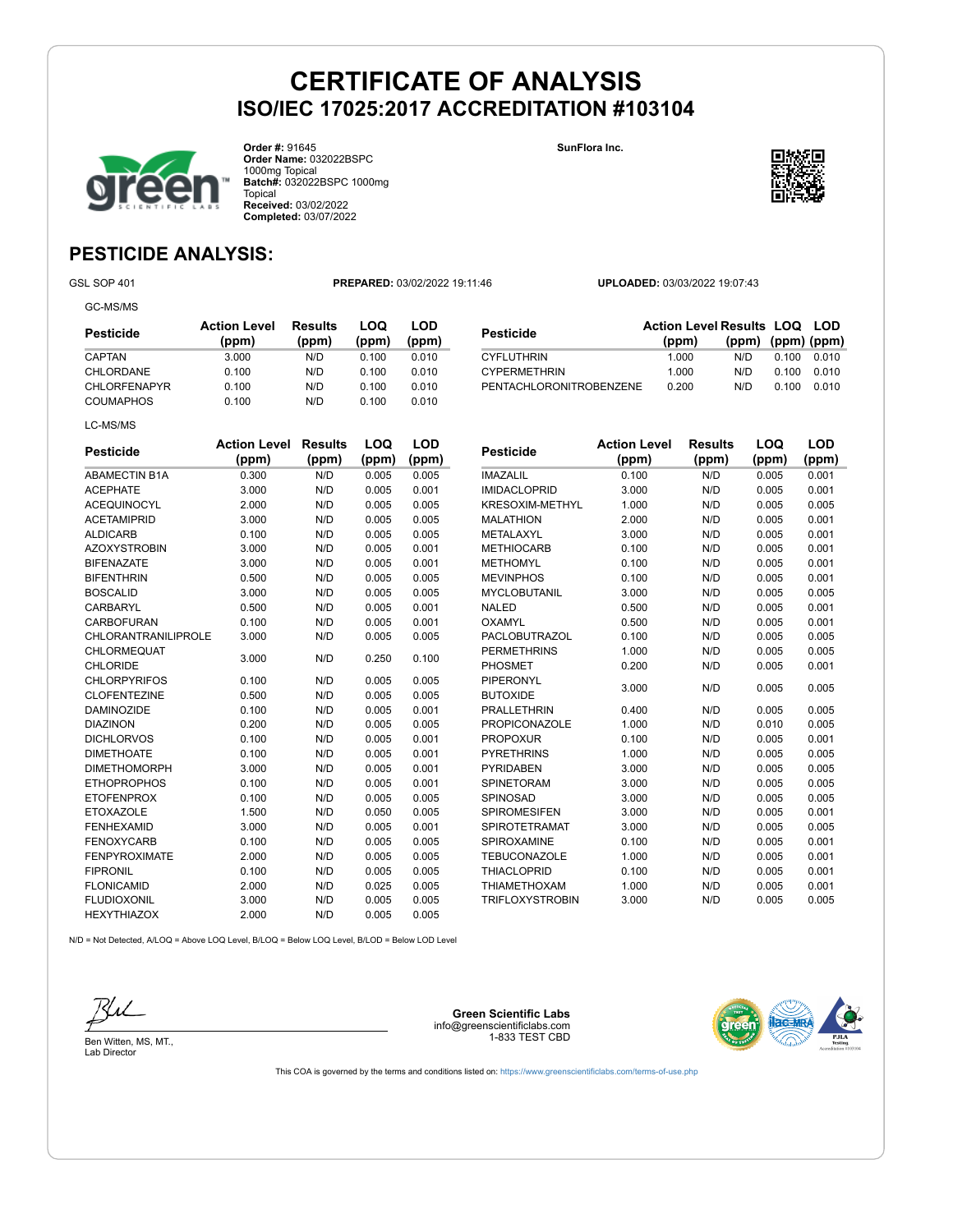

**Order #:** 91645 **Order Name:** 032022BSPC 1000mg Topical **Batch#:** 032022BSPC 1000mg Topical **Received:** 03/02/2022 **Completed:** 03/07/2022

**SunFlora Inc.**



### **RESIDUAL SOLVENTS:**

HS-GC-MS

GSL SOP 405

**Uploaded:** 03/03/2022 12:41:49

| <b>Residual Solvent</b>   | <b>Action Level (ppm)</b> | Results (ppm) | LOQ (ppm)      | LOD (ppm) |
|---------------------------|---------------------------|---------------|----------------|-----------|
| 1,1-DICHLOROETHENE        | 8                         | N/D           | 0.63           | 0.6       |
| 1,2- DICHLOROETHANE       |                           | N/D           | 0.12           | 0.012     |
| 1,2-DICHLOROETHENE        | 5                         | N/D           | 0.73           | 0.09      |
| <b>ACETONE</b>            | 5,000                     | N/D           | 140            | 9         |
| <b>ACETONITRILE</b>       | 410                       | <b>B/LOQ</b>  | 25             | 0.72      |
| <b>BENZENE</b>            |                           | N/D           |                | 0.6       |
| <b>BUTANE</b>             | 5,000                     | N/D           | 50             | 48        |
| <b>CHLOROFORM</b>         |                           | N/D           |                | 0.5       |
| <b>ETHANOL</b>            | 5,000                     | N/D           | 140            | 12        |
| ETHYL ACETATE             | 5,000                     | N/D           | 140            | 2.4       |
| ETHYL ETHER               | 5,000                     | N/D           | 140            | 6         |
| ETHYLENE OXIDE            |                           | N/D           | $\overline{2}$ | 0.6       |
| <b>ISOPROPYL ALCOHOL</b>  | 5,000                     | B/LOQ         | 140            | 3         |
| <b>METHANOL</b>           | 3,000                     | <b>B/LOQ</b>  | 100            | 6         |
| <b>METHYLENE CHLORIDE</b> | 125                       | N/D           | 1.5            | 1.5       |
| N-HEPTANE                 | 5,000                     | N/D           | 140            | 6         |
| N-HEXANE                  | 290                       | N/D           | 18             | 0.06      |
| PENTANE                   | 5,000                     | N/D           | 140            | 9         |
| <b>PROPANE</b>            | 5,000                     | N/D           | 30             | 30        |
| <b>TOLUENE</b>            | 890                       | N/D           | 53             | 0.9       |
| <b>TRICHLOROETHENE</b>    |                           | N/D           |                | 0.3       |
| <b>XYLENES</b>            | 150                       | N/D           | 130            | 1.8       |

Ku

**Green Scientific Labs** info@greenscientificlabs.com 1-833 TEST CBD



Ben Witten, MS, MT., Lab Director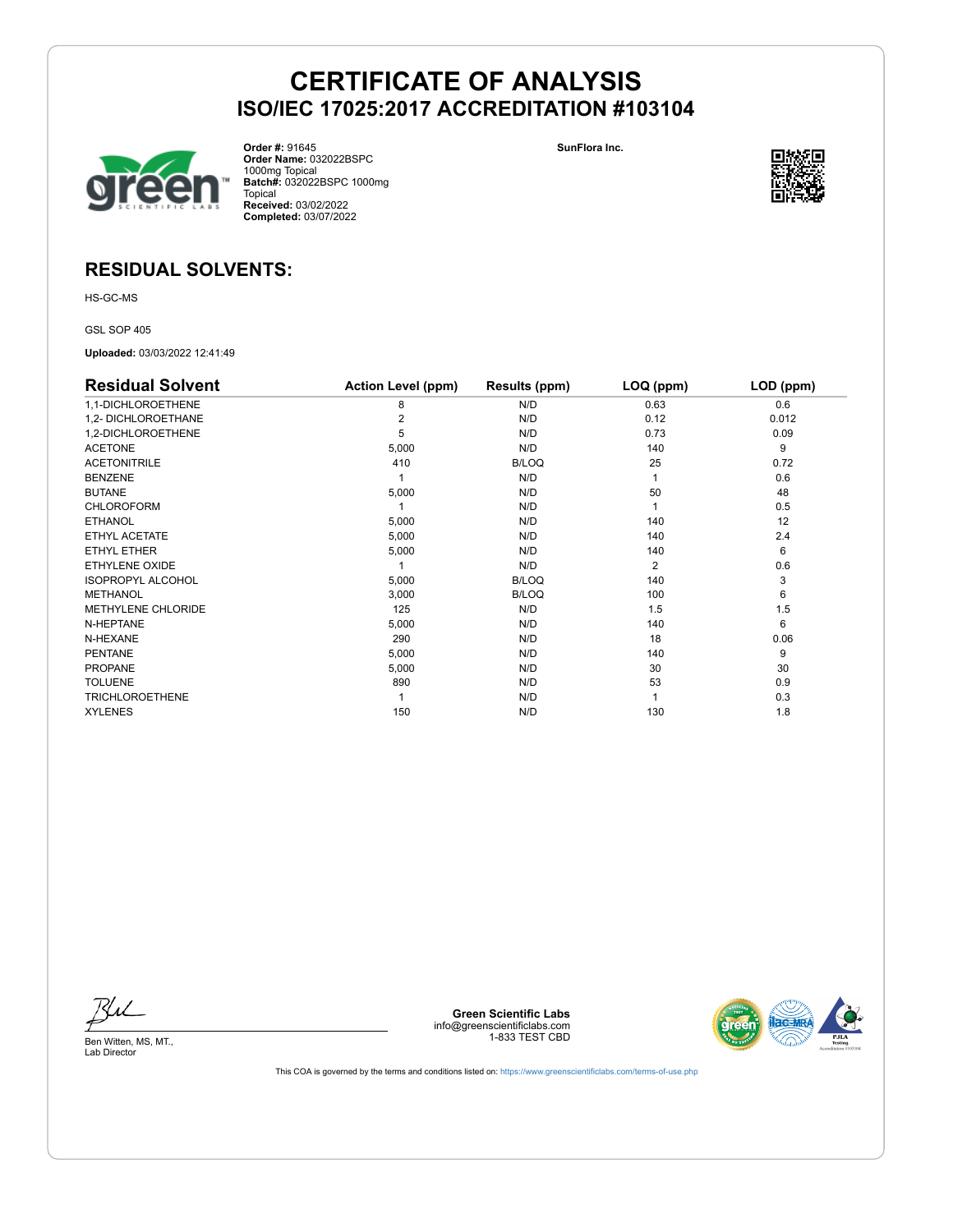

**Order #:** 91645 **Order Name:** 032022BSPC 1000mg Topical **Batch#:** 032022BSPC 1000mg Topical **Received:** 03/02/2022 **Completed:** 03/07/2022

**SunFlora Inc.**



**Microbial Analysis: Microbial Analysis** GSL SOP 406

**Uploaded:** 03/05/2022 14:29:52

### **MICROBIAL ANALYSIS:**

| Test                   | <b>SOP</b> | <b>Test Method</b> | <b>Device Used</b> | Allowable Criteria | <b>Actual Result</b> |
|------------------------|------------|--------------------|--------------------|--------------------|----------------------|
| STEC E. COLI*          | 406.01     | REAL-TIME PCR      | ARIAMX PCR         | $<$ 1 CFU/G        | NOT DETECTED         |
| SALMONELLA*            | 406.01     | REAL-TIME PCR      | ARIAMX PCR         | $<$ 1 CFU/G        | NOT DETECTED         |
| TOTAL YEAST AND MOLD   | 406.01     | <b>OPCR</b>        | ARIAMX PCR         | NOT APPLICABLE     | $<$ 1.000 CFU/G      |
| LISTERIA MONOCYTOGENES | 406.01     | <b>OPCR</b>        | ARIAMX PCR         | NOT APPLICARLE     | NOT DETECTED         |
| PATHOGENIC E. COLI     | 406.01     | <b>OPCR</b>        | ARIAMX PCR         | NOT APPLICABLE     | NOT DETECTED         |

† USP 61 (enumeration of bacteria TAC, TYM, and ENT/Coliform), USP 62 (identifying specific species E.coli Aspergillus etc)

\* STEC and Salmonella run as Multiplex \*\* CFU/g Calculation based on MIP/Extract matrix

Ben Witten, MS, MT., Lab Director

**Green Scientific Labs** info@greenscientificlabs.com 1-833 TEST CBD